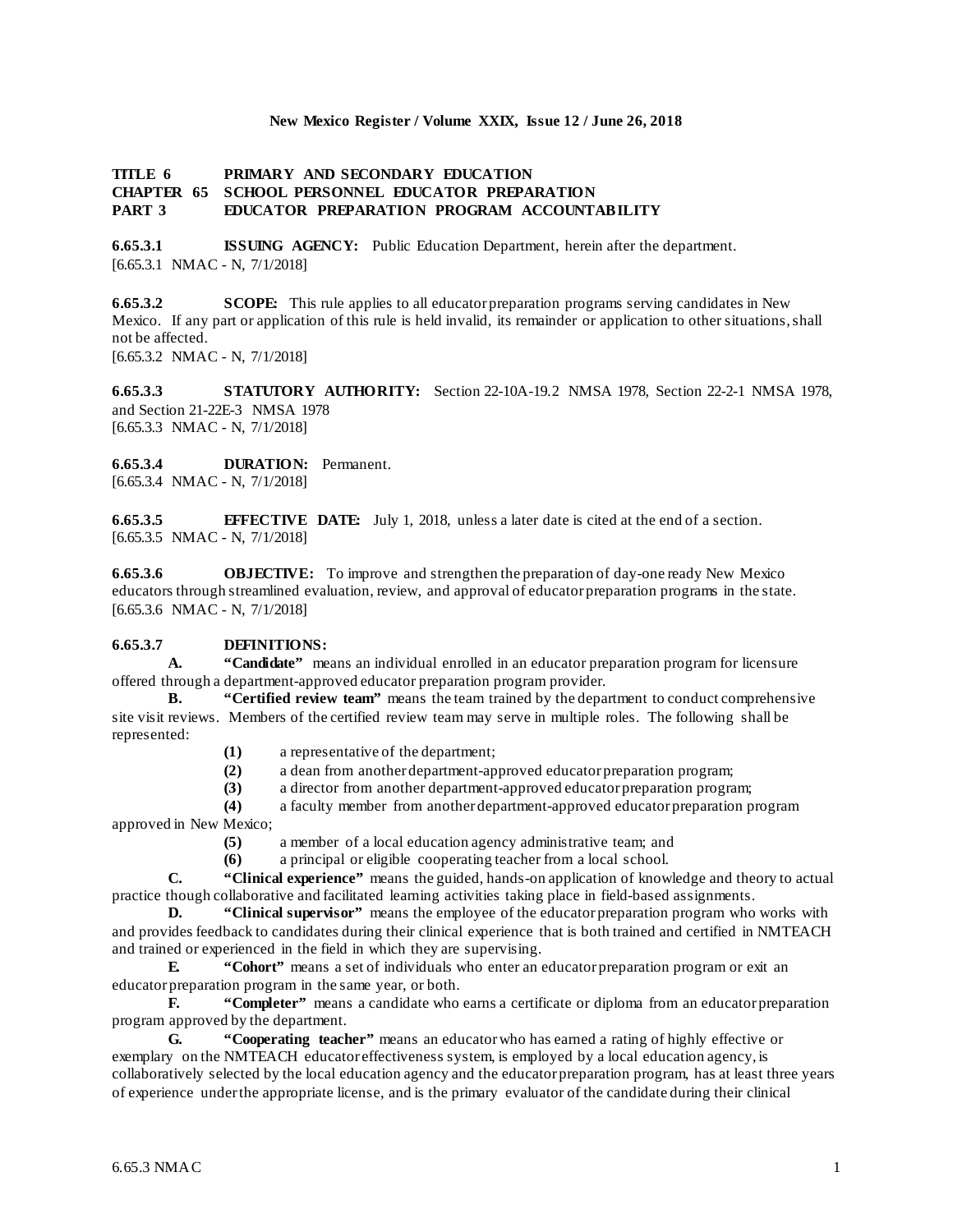experience. The department may allow an educator who recently relocated to New Mexico and does not yet have an NMTEACH evaluation to serve as a cooperating teacher if:

(1) the teacher has taught for at least three years; and<br>(2) the teacher is either nationally board certified or h

**(2)** the teacher is either nationally board certified or has an effectiveness rating on their outof-state evaluation equivalent to highly effective or exemplary.

**H. "Comprehensive site visit review"** means the visit conducted by a certified review team to evaluate educator preparation program performance.

**I. "Day-one ready educator"** means a teacher who positively impacts measurable student achievement from the first day the educator begins teaching by demonstrating deep content knowledge, the ability to motivate and actively engage students, the ability to personalize learning based on students' needs, and a willingness to engage in continuous efforts to improve teaching abilities.

**J.** "Disposition" means the level of professionalism demonstrated by a candidate indicating capacity to be a day-one ready educator.

**K. "Educator preparation program advisory board"** means the group of individuals appointed by the EPP who have unique knowledge regarding the educational needs of the local community.

**L. "Educator preparation program"** or **"EPP"** means an educational program offered by an educational preparation provider that is intended to lead to teacher licensure upon candidates' successful completion of the program.

**M. "EPP provider"** means any individual, private or public education association, corporation, or institution of higher education offering an educator preparation program.

**N. "High-needs areas"** shall include one or more of the following:

- (1) schools earning a "D" or "F" on the school grading system pursuant to 6.19.8 NMAC;<br>(2) schools with a high percentage of students qualifying as economically disadvantaged;
- **(2)** schools with a high percentage of students qualifying as economically disadvantaged;
- **(3)** schools with a high percentage of students qualifying for special education services;
- **(4)** schools with a high percentage of students qualifying as English learners; or
- **(5)** other schools determined by the department.

**O. "Initial approval"** means the first time an educator preparation program provider seeks and is granted approval from the professional practices and standards council to create a new educator preparation program in the state of New Mexico.

**P. "Local education agency"** or **"LEA"** means a school district or a state-chartered charter school.

**Q. "New Mexico teacher assessments"** or **"NMTA"** means the tests required for individuals seeking initial New Mexico licensure.

**R. "NMTEACH educator effectiveness system"** or **"NMTEACH"** means the departmentapproved educator evaluation system defined in 6.69.8 NMAC that measures teacher performance on five components:

- (1) improved student achievement;<br>(2) classroom observation:
- **(2)** classroom observation;
- **(3)** planning, preparation, and professionalism;
- **(4)** student or parent surveys; and
- **(5)** teacher attendance.

**S. "Professional practices and standards council"** or **"PPSC"** means the body that approves new educator preparation programs as defined in 6.2.8 NMAC.

**T. "Program revision"** means the addition of new licensure programming or modifications made to an existing department-approved educator preparation program including changes to standards.

**U. "Quality review rubric"** means the tool used by the certified review team during a comprehensive site visit review to determine an EPP's status according to a series of aligned indicators and subcomponents that contribute to an overall rating on a five-level performance scale.

**V. "Revocation"** means the department decision to no longer recognize an educator preparation program as approved nor to license candidates completing coursework at the revoked educator preparation program within three semesters of revocation.

**W. "Scorecard"** means the annual report prepared and released by the department to rate educator preparation program performance on an A through F scale.

**X. "Theory of action"** means the collection of cause and effect relationships developed by the educator preparation program to guide and achieve demonstrable outcomes. [6.65.3.7 NMAC - N, 7/1/2018]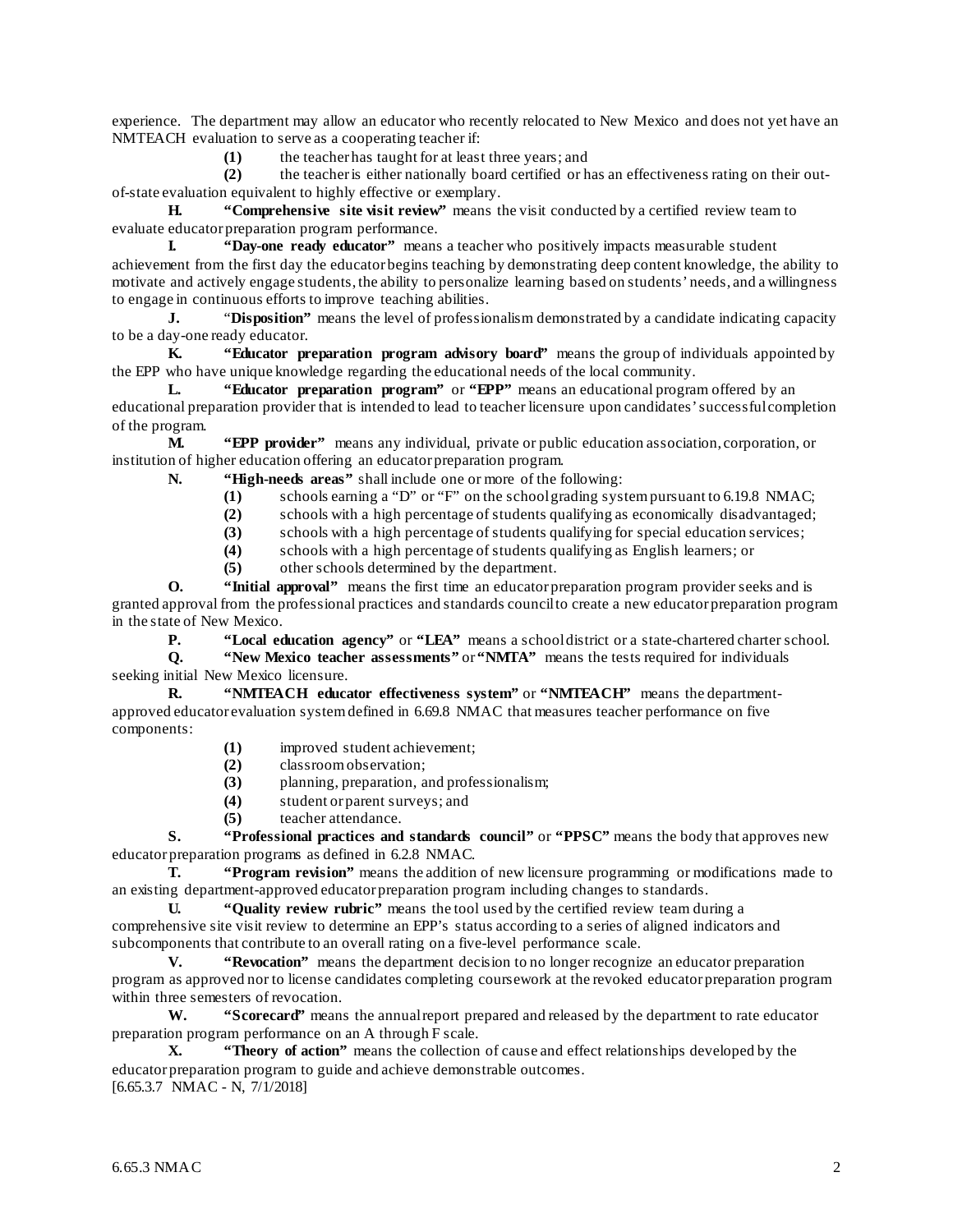# **6.65.3.8 APPLICATION PROCESS FOR APPROVAL:**

**A.** EPP providers existing at the time of the enactment of 6.65.3 NMAC shall be required to reapply through the PPSC no later than the end of the 2018 – 2019 school year.

**B.** EPP providers seeking a program revision for an existing department-approved EPP and EPP providers seeking initial approval shall submit an application to the department to be reviewed by the PPSC.

**C.** Applications shall provide the information outlined in the PPSC manual and meet the general requirements of 6.65.3.9 NMAC.

[6.65.3.8 NMAC - N, 7/1/2018]

**6.65.3.9 EDUCATOR PREPARATION PROGRAM GENERAL REQUIREMENTS:** EPPs shall meet requirements as stated in state statute, regulation, and the following additional requirements.

**A.** EPPs shall establish rigorous entry requirements including:

- **(1)** passage of all NMTA essential academic skills tests prior to admission;
- **(2)** candidate undergraduate grade point average of at least 2.75 on a 4.0 scale; and

**(3)** successful completion of the department's required background check and approval

process.

**B.** EPPs shall ensure that opportunities for clinical experiences are provided to candidates continuously throughout their enrollment.

(1) Clinical experiences shall begin upon the candidate's entrance into an EPP.<br>
(2) The majority of clinical experiences shall align with the area, subject, or can

The majority of clinical experiences shall align with the area, subject, or category of certification or license being sought by the candidate.

**(3)** During at least one of candidates' multiple clinical experiences, candidates shall serve as a teacher in a school under the supervision of a cooperating teacher and plan and deliver independent instruction to students on a regularly scheduled basis.

**C.** EPPs shall ensure that candidates embrace and execute upon their responsibility as educators to develop the skills and capacities to implement meaningful practices for parent and family engagement, notably keeping families fully informed of their child's progress towards college-and-career readiness, on a regular basis, using objective measures in all subject areas.

**D.** EPPs shall establish partnerships with stakeholder groups to fulfill requirements related to clinical experiences and meet the needs of LEAs. At a minimum, partners shall include:

- **(1)** classroom teachers;
- **(2)** principals;
- **(3)** superintendents;
- (4) human resource directors;<br>(5) curriculum directors: and
- **(5)** curriculum directors; and
- **(6)** the EPP advisory board.

**E.** Programs for all teachers shall include instruction in pedagogy that is aligned with department standards pursuant to 6.61.2 NMAC through 6.61.12 NMAC.

**F.** EPPs shall conduct a minimum of three formally documented observations that include verbal and written feedback on the candidate's practice.

**(1)** Observations and evaluations of candidates shall be aligned with the four domains of NMTEACH:

- **(a)** planning and preparation;
- **(b)** creating an environment for learning;
- **(c)** teaching for learning; and
- **(d)** professionalism.

**(2)** Results of evaluations shall inform program interaction with the candidate including feedback, placement, remediation, and support.

**(3)** Documentation of observations shall be stored by the EPP for a minimum of five years after candidate completion and shall be available to the completer and the department upon request.

**G.** EPPs shall establish rigorous exit requirements in alignment with those required to seek licensure from the department including:

**(1)** successful demonstration of competency in all relevant areas, subjects, or categories of NMTA; and

**(2)** a written recommendation from the EPP that the candidate demonstrates the dispositions necessary for success in the classroom and other learning environments.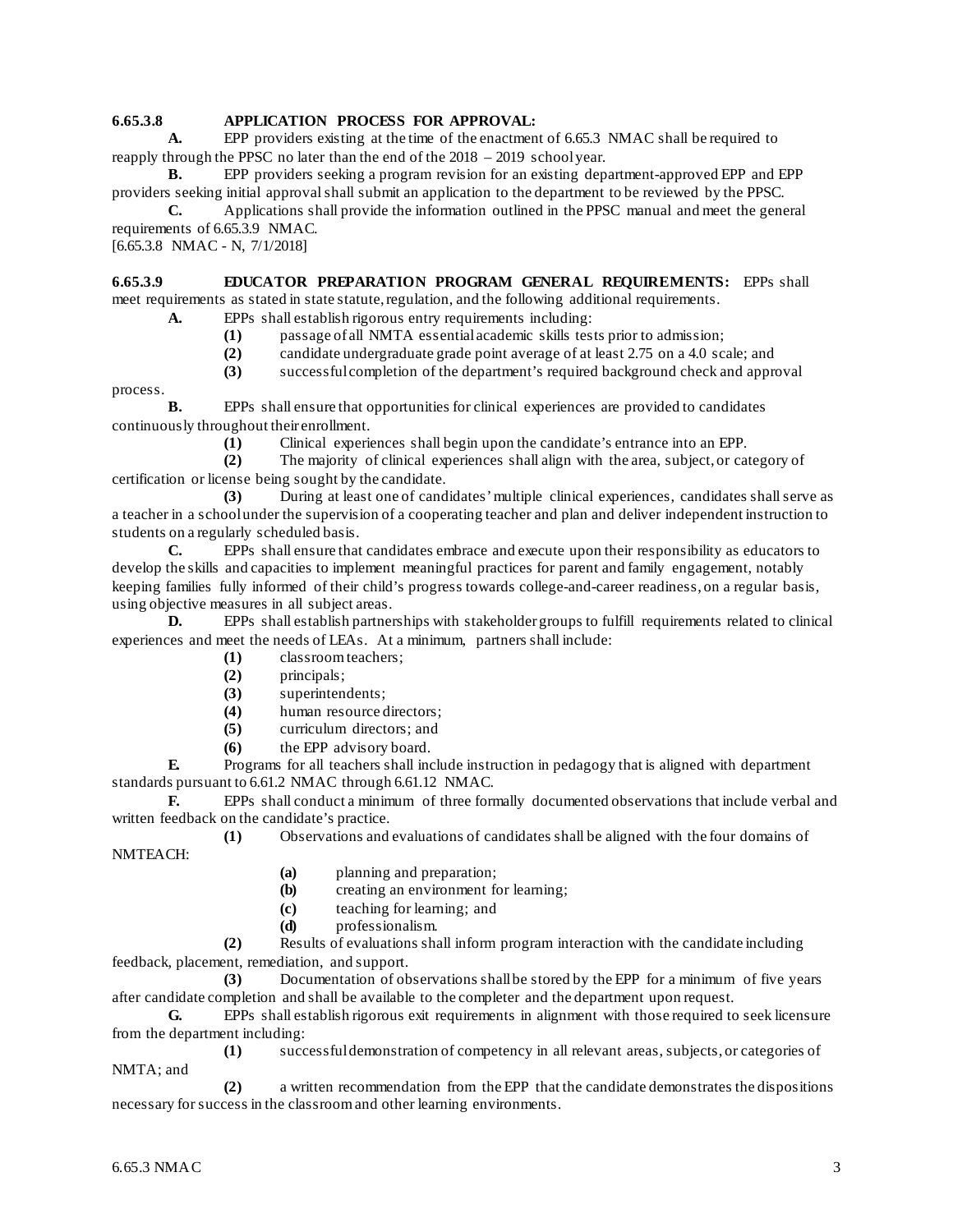**H.** In a form approved by the department, all EPPs shall annually submit candidate level data as agreed to in memoranda of understanding or associated amendments between the department and EPP providers. Failure to comply with data reporting and collection requests may result in revocation of the EPP's approval.

**I.** EPPs shall fully comply, in a timely manner, with all requirements that allow the department to generate a scorecard and conduct the comprehensive site visit review in accordance with 6.65.3.11 NMAC and 6.65.3.12 NMAC.

[6.65.3.9 NMAC - N, 7/1/2018]

## **6.65.3.10 ENTRY REQUIREMENTS THAT MAY BE WAIVED BY EDUCATOR PREPARATION**

**PROGRAMS:** EPPs may waive entrance requirements outlined in Paragraphs (1) and (2) of Subsection A of 6.65.3.9 NMAC for certain candidates.

**A.** Candidates admitted under a waiver specific to Paragraph (1) of Subsection A of 6.65.3.9 shall be provided remedial services designed to support the candidate to pass all NMTA tests. Documentation of the remedial support provided to the candidate and documentation that the candidate passes all NMTA tests within one year of admittance under a waiver shall be available to the department upon request. For each cohort, waivers for candidates who do not pass the NMTA essential academic skills tests or for candidates not meeting the required minimum GPA shall not exceed ten percent in each category.

**B.** EPPs shall provide support, as needed, to candidates admitted under a waiver.<br> **C.** Candidates admitted under waivers who do not meet the entry requirements our

**C.** Candidates admitted under waivers who do not meet the entry requirements outlined in Subsection A of 6.65.3.9 NMAC within one year of enrollment shall be exited from the EPP. EPPs shall not readmit said candidates until they meet all requirements of Subsection A of 6.65.3.9 NMAC. [6.65.3.10 NMAC - N, 7/1/2018]

**6.65.3.11 EDUCATOR PREPARATION PROGRAM SCORECARDS:** The department shall issue an annual scorecard to each department-approved EPP in the state of New Mexico. EPPs earning initial approval after the enactment of 6.65.3 NMAC shall be issued their first scorecard after the completion of their first two years of operation.

- **A.** The EPP scorecard shall:
	- **(1)** evaluate the effectiveness of the EPP;
		-
	- (2) rate EPP performance on an A through F scale;<br>(3) be issued annually by the department for all EPP (3) be issued annually by the department for all EPPs with at least 10 candidates; and the publicly released by the department.
		- **(4)** be publicly released by the department**.**
- **B.** The scorecard shall be organized into four domains:
	- **(1)** admissions;
	- **(2)** candidate promise;
	- **(3)** hiring and retention; and
	- **(4)** graduate performance.

**C.** The department shall, in the technical manual, state which specific indicators shall be included in the calculations for the domains defined in Subsection B of 6.65.3.11 NMAC. The technical manual shall be published annually on the department website prior to the release of the scorecards and in accordance with memoranda of understanding between the EPPs and the department.

- **D.** The indicators measured by the department shall include the following:
	- **(1)** acceptance rate;
	- **(2)** candidate aptitude based on department-approved assessments;
	- **(3)** diversity of cohort;
	- (4) candidate performance on licensure tests;<br>(5) hiring and retention rates for completers te
	- hiring and retention rates for completers teaching in New Mexico;
	- (6) multiple measures of effectiveness of completers, as measured by NMTEACH;<br>(7) student growth based on department-approved assessments;
	- **(7)** student growth based on department-approved assessments;
	- student achievement based on department-approved assessments;
	- **(9)** completers serving in high-needs areas;
	- **(10)** candidate perception surveys; or
	- **(11)** employer perception surveys.

[6.65.3.11 NMAC - N, 7/1/2018]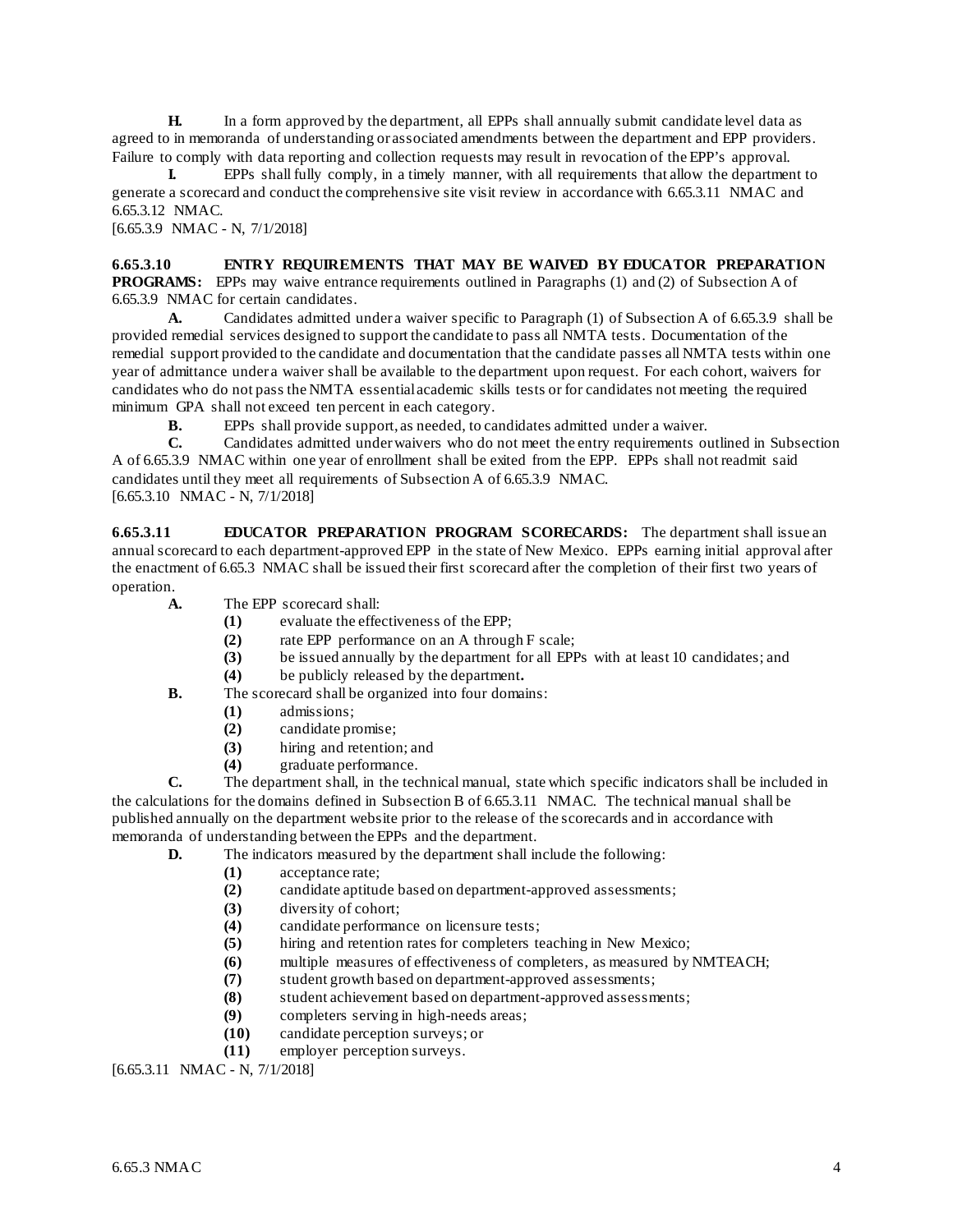**6.65.3.12 COMPREHENS IVE SITE VISIT REVIEW PROCESS:** EPPs shall fully cooperate with the comprehensive site visit review process. The department shall develop an EPP manual outlining the comprehensive site visit process that shall include all documents necessary for the site visit review. Site visits shall occur every four years on a calendar determined by the department unless the status of a program, as outlined in 6.65.3.13 NMAC, changes in a way that merits more frequent visits. EPPs receiving initial approval after the enactment of 6.65.3 NMAC shall participate in their first comprehensive site visit review after the completion of their first two years of operation.

**A.** The comprehensive site visit review process shall assess the performance of the EPP on the four components of the quality review rubric.

- **(1)** curriculum design and delivery;<br>**(2)** clinical experience;
- **(2)** clinical experience;
- **(3)** candidate quality; and

**(4)** continuous improvement.

**B.** The comprehensive site visit review process shall include the following three elements:

**(1) Self-evaluation.** EPPs shall complete the self-evaluation documents in the EPP manual prior to the site visit. Documents shall be submitted to the department at least 12 weeks prior to the site visit. Documents shall include:

**(a)** quality review rubric;

**(b)** quality review worksheets for each of the four key components on the quality

**(c)** data and artifacts listed as supplemental evidence in the EPP manual accompanied by any releases for such information, if necessary.

**(2) Site visit.** The certified review team shall conduct the site visit and review the EPP using the quality review rubric.

**(3) Summative conference.** The certified review team shall debrief the site visit with the EPP and present their initial findings.

**C.** At the end of the comprehensive site visit review process, the EPP shall be assessed on its overall performance and shall be rated with one of following site visit classifications defined in the EPP manual:

- **(1)** industry leader;
- **(2)** well-developed;
- **(3)** proficient;
- **(4)** developing; or
- **(5)** underdeveloped.

**D.** The certified review team shall release a final written report to the EPP containing the EPP's scores on each component of the quality review rubric and their overall performance no later than 90 calendar days after the comprehensive site visit review.

**E.** EPPs shall have 14 calendar days after receiving the report to submit a response, in writing, to the department to indicate any alleged factual errors and to provide any documentation deemed necessary to support the allegations. If, after review of the EPP's response, the department determines the error to be valid, the report shall be amended within 20 calendar days.

[6.65.3.12 NMAC - N, 7/1/2018]

review rubric; and

**6.65.3.13 DETERMINATION OF EPP STATUS:** The scorecard grade and the site visit classification shall determine whether an EPP earns approval for continued operation, is placed on probation, or has its approval revoked. The EPP status shall determine the frequency of comprehensive site visit reviews and the scope of EPP responsibilities. EPPs shall be notified of their status by the department no later than November 30 annually.

**A. Approval for continued operation.** Approval for continued operation shall be granted to EPPs earning a C or better on the department scorecard and proficient or better on the comprehensive site visit review. Approval for continued operation shall last four years unless the EPP scorecard grade falls below a C during the four year approval period. Any approved EPP falling below a C during their approval period shall have their status changed to probation.

**B. Probation.** EPPs shall be placed on probation if they earn less than a C on the department scorecard or below proficient on the comprehensive site visit review. During the two year probation period, EPPs shall not be eligible to seek approval for new programs from the PPSC. EPPs may continue to accept candidates for entry while on probation.

**(1)** Responsibilities of EPPs on probation shall include: